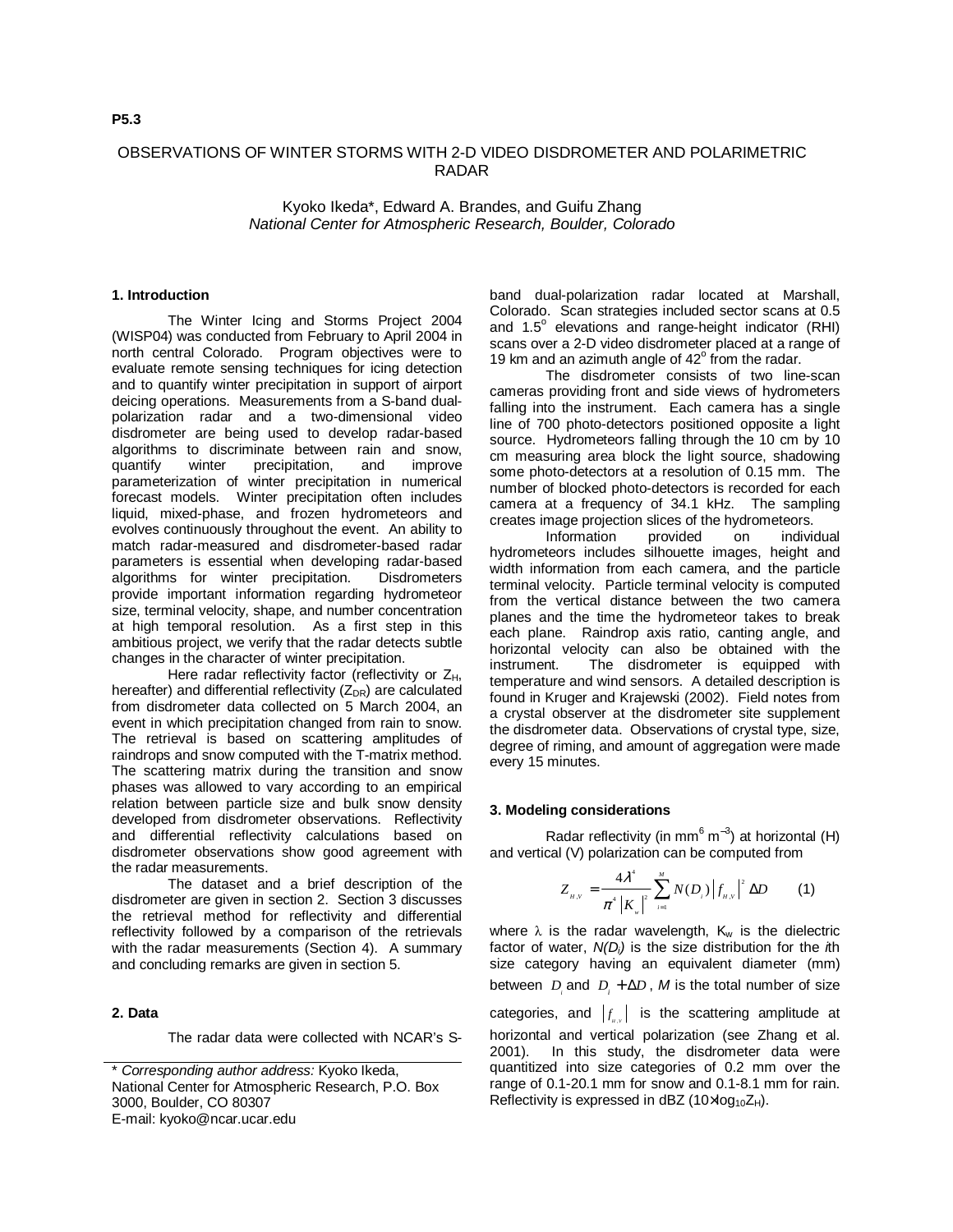The differential reflectivity ( $Z_{DR}$  in dB) is defined

$$
Z_{_{DR}} = 10 \times \log_{10}(Z_{_H}/Z_{_V}) \,. \tag{2}
$$

 $Z_{DR}$  is sensitive to particle bulk density and canting angle and can be interpreted as the reflectivity-weighted mean axis ratio of the illuminated hydrometeors. The  $Z_{DR}$  values were corrected for system bias (-0.08 dB). The bias was determined from radar data that was collected by rotating the antenna while pointing vertically in light rain. In theory, raindrops should produce a  $Z_{\text{DR}}$ value of 0 dB in the mean when viewed from below.

The scattering amplitude is computed with the T-matrix method (Barber and Yeh 1975). Input parameters include the dielectric constant, particle shape (e.g., axis ratio), and the temperature. For rain these parameters follow Zhang et al. (2001).

Properties of snow are complex. Aspect ratios and bulk densities continuously change throughout storm evolution making computations of the scattering amplitudes less straight forward. In this study, the particles were assumed to be oblate spheroids having a fixed axis ratio (vertical divided by horizontal) of 0.7 and with their major axis along the horizontal.

The effective dielectric constant (Ishimaru 1991) was derived from disdrometer data collected at



Figure 1: Relation between snow bulk density  $(p_s)$  and median volume diameter  $(D<sub>o</sub>)$  for selected snow events between February 2002 and February 2004. Dots are for PSDs and bulk densities averaged over 5 minutes. Asterisks represent averaged values over selected time segments of the snow events. The blue (red) line is a power-law relation derived for the 5-minute (segment) averages. The black line is an inverse relation of bulk density and diameter for unrimed snow aggregates from Holroyd (1971).

Marshall prior to the WISP04 field program. Using measurements of precipitation volume from the disdrometer and mass from precipitation gauges, snow bulk density was computed. All instruments were located inside wind shields. The relation between the median equivolumetric diameter and bulk density from 16 time segments that were selected from nine snow events for which ambient winds were less than 1 m  $s^{-1}$ is shown in Fig. 1. Time segments ranged between 30 minutes and 2 hours in duration and were chosen based on the steadiness of particle concentrations and similarities in hydrometeor characteristics (e.g., dominated or not dominated by aggregates). Data points are from particle size distributions (PSD) averaged over 5 minutes (dots) and over each time segment (asterisks). Power-law relations fitted to the 5 minute and the segment PSDs are overlaid. The dataset contains both rimed and unrimed snow. Nevertheless, the data generally follow the inverse relation between size and density found by Holroyd (1971) for unrimed snowflakes. For this study, we use an effective dielectric constant based on the power-law relation corresponding to the 5-minute PSDs. In a sense, the computed scattering amplitude allows for a variation in bulk density that is anticipated to occur with storm evolution. This approach is similar to that taken by Ryzhkov et al. (1998) who proposed a method to compute cloud ice water content using a relation between particle bulk density and radar cross sections.

#### **4. Observations: 5 March 2004**

Precipitation on 5 March 2004 was dominated by an intense 500 mb trough across the western United States and an associated surface low pressure system over central Oklahoma. Low-level winds from the eastnortheast and northeast behind the low pressure center created a favorable condition for a upslope stratiform precipitation in the WIPS04 domain. Winds above 3 km MSL, i.e., above the upslope layer, were mostly westerly or southwesterly. An abrupt decrease in temperature from 5.5°C to 0.5°C occurred over a 15-minute period at approximately 0100 UTC. The surface temperature changed only slightly afterward remaining between 0.5 and -0.5°C. The temperature at cloud top (5 km MSL) was –15°C.

#### a. Precipitation

Most of the precipitation fell between 0000 and 0500 UTC. Table 1 summarizes the hydrometeor types noted by the crystal observer. Early precipitation was light rain (Period A). The surface layer moistened and cooled rapidly as the rain rate increased. A rain-tosnow transition (Period B) occurred with the temperature decrease at 0100 UTC. The field notes indicate ice pellets were mixed with raindrops (Fig. 2). The smaller terminal velocities of ice pellets, compared with raindrops, are clearly depicted in the disdrometer data (Fig. 3, Period B). [Terminal velocity relations for raindrops, graupel and aggregates are plotted as a

as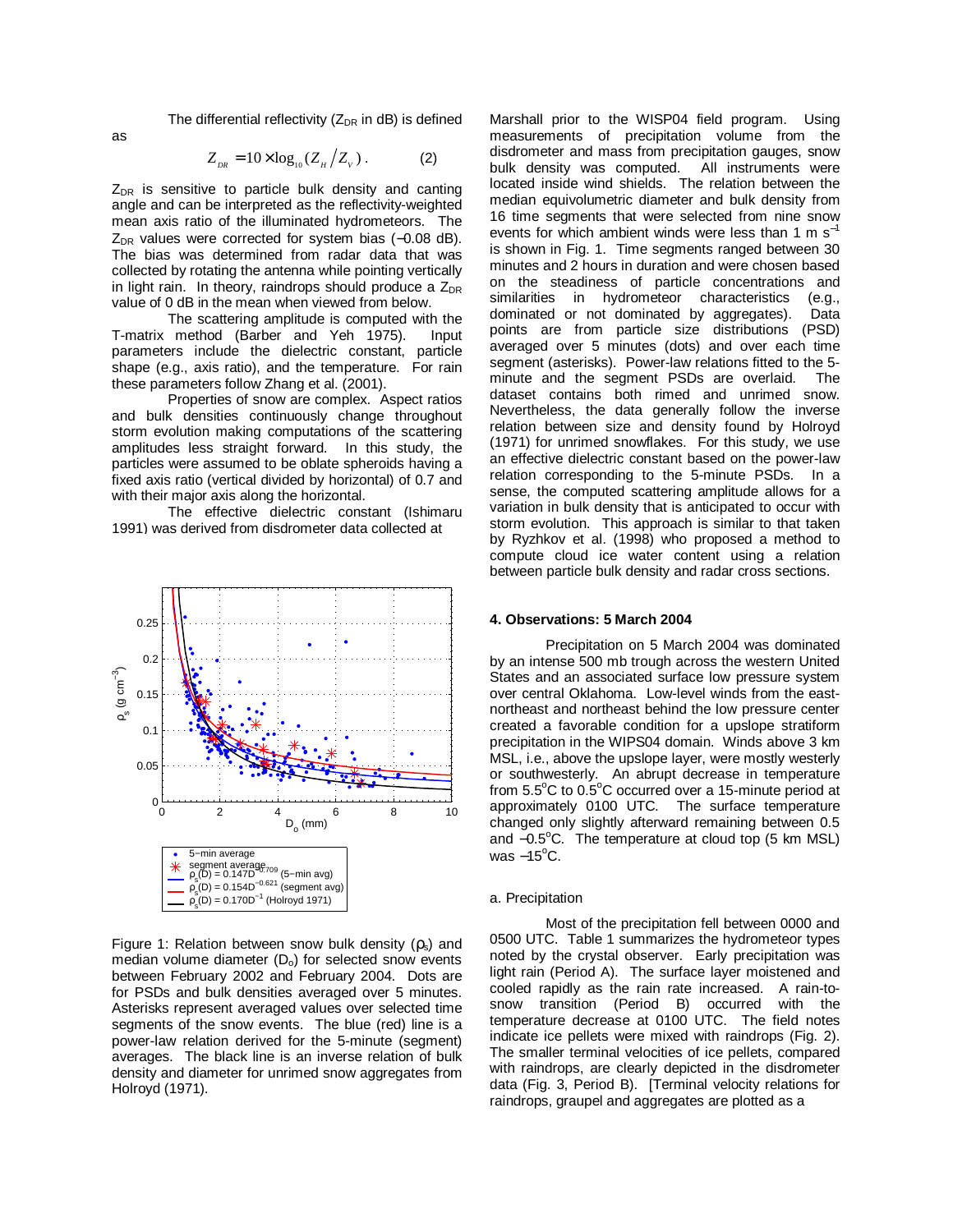Table 1: Summary of crystal observations taken at the disdrometer site. Crystal types are listed from most to least dominant. Typical aggregate sizes (mm), percentage of total particles identified as aggregates, and degree of riming (none, light, moderate, heavy) are noted. Temperature ranges are from a sensor mounted on the disdrometer.

|   | Time<br>(UTC) | Crystals                              | Aggregates                            | Temperature<br>$^{\circ}$ C) |
|---|---------------|---------------------------------------|---------------------------------------|------------------------------|
| Α | 0000-<br>0100 | Rain                                  |                                       | $5.5 - 7$                    |
| в | 0100-<br>0120 | Rain mixed<br>with ice<br>pellets     | none                                  | $0.5 - 5.5$                  |
| С | 0120-<br>0145 | ice pellets                           | $3-8$ mm<br>30%<br>light              | 0.5                          |
| D | 0145-<br>0220 | dendrites,<br>plates,<br>stellars     | $3-10$ mm<br>40 %<br>light to<br>mod. | 0.1                          |
| E | 0220-<br>0400 | irregular<br>snow,<br>lump<br>graupel | $2-5$ mm<br>5-20%<br>light            | $-0.5-0.1$                   |



Figure 2: Sample hydrometeor images from Period B (ice pellet), Period D (ice crystal and aggregate), and Period E (graupel) from the disdrometer. Red and blue images are the front and side views, respectively. The width and height scales are in mm.

reference.] A small number of large aggregates also existed at this time which caused an increase in the particle median volume diameter (Fig. 4). The mixedphase precipitation period ended by 0120 UTC.

Later (0120-0145 UTC; Period C), observed precipitation consisted mostly of ice pellets and some small aggregates. Beginning at 0145 UTC (Period D), 1-3 mm plate-like crystals (plates and dendrites) became noticeable, and the number of large aggregates increased significantly. (Figs. 2 and 3, Period D). The observed terminal velocities show a weak relation with aggregate size and follow the unrimed aggregate relation from Locatelli and Hobbs (1974).



Figure 3: Particle terminal velocity versus diameter for time segments in Period B (top), Period D (middle), and Period E (bottom). Hydrometeor observations during these time periods are indicated in Table 1. Data points represent 1-second volume weighted terminal velocities at sea level. The terminal velocity relation for rain is from Brandes et al. (2002). The relations for graupel and snow aggregates are from Locatelli and Hobbs (1974).

At ~0220 UTC, another change in particle habit occurred (Period E). Hydrometeors were identified as small lump graupel and irregular snow pellets (Figs. 2 and 4). The field notes indicate much less aggregation at this time. The terminal velocity appears to have a slightly stronger size-dependency compared with the previous period (Fig. 3, Period E). The median volume diameter decreased significantly between heavy aggregation during Period D ( $D_0 = 6$  mm) and the subsequent graupel/snow pellet Period E ( $D_0 \leq 3$  mm). This change would correspond to an estimated bulk density increase of 0.05 g  $cm^{-3}$  (Fig. 1).

b. Comparison of the measured and calculated  $Z_H$  and  $Z_{DR}$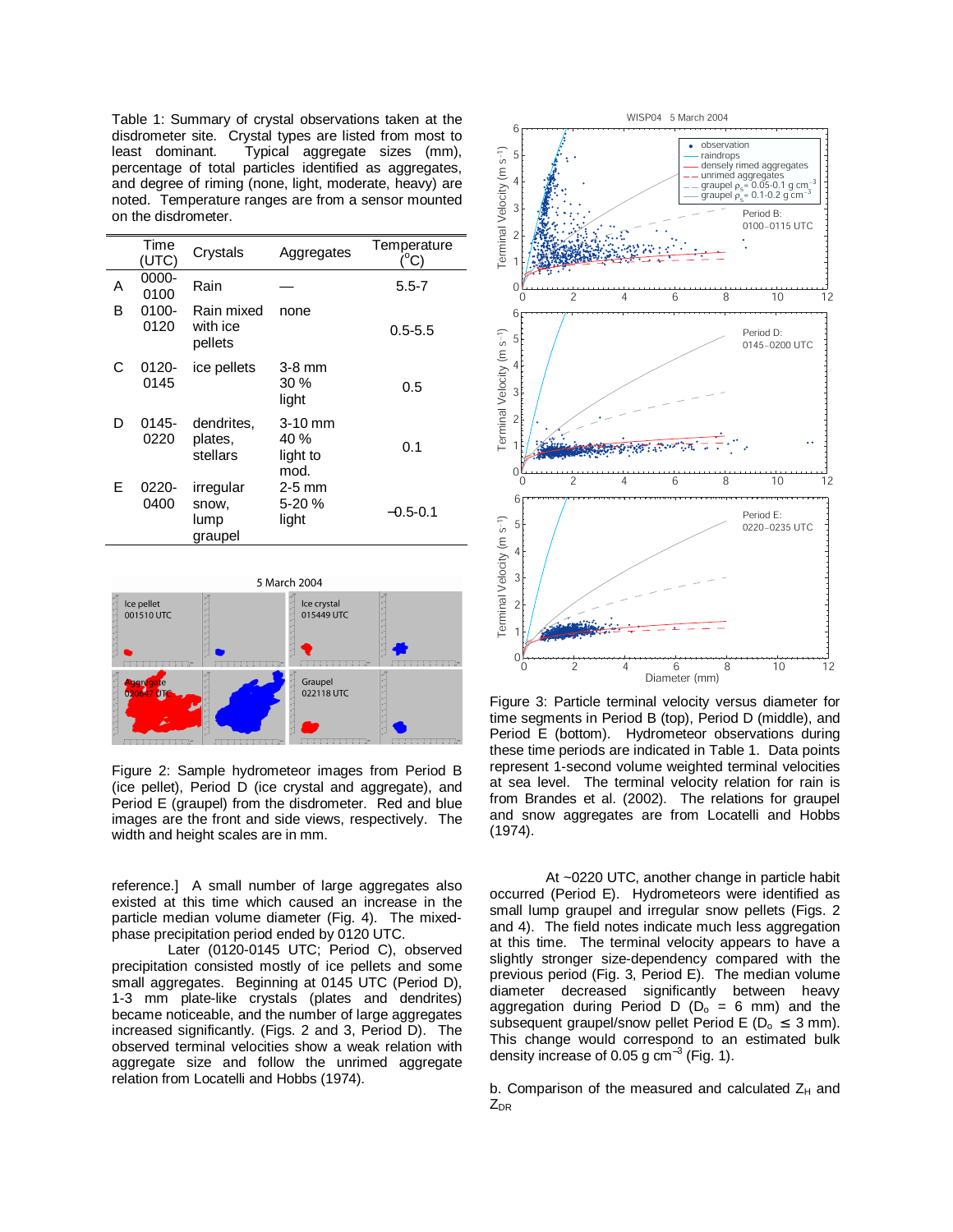

Figure 4: Time history of median equivolumetric diameters  $(D<sub>o</sub>)$  from 5-minute PSDs.



Figure 5: Time histories of measured and retrieved  $Z_H$  (top) and  $Z_{DR}$  (bottom). Retrievals (solid and dashed lines) are based on 5-minute PSDs. Radar measurements (triangles) are averaged over 1-km in the horizontal at the disdrometer site.

Fig. 5 shows time histories of measured and derived  $Z_H$  and  $Z_{DR}$ . The radar measurements are averaged over 1 km in the horizontal at the disdrometer site. [The 0.5 and 1.5 $^{\circ}$  elevation radar beams were about 190 and 520 m above the disdrometer, respectively.] Cross sections of  $Z_H$  and  $Z_{DR}$  were uniform in the horizontal; thus, the computations do not take in account particle trajectories.

The  $Z_H$  retrievals with the disdrometer data in Period A are slightly less than the radar measurements. The  $Z_H$  cross sections in the early rain stage show an elevated layer of maximum reflectivity at  $\sim$ 3 km. Evaporation at low levels may also account for the offset between the estimated and measured values. When  $Z_H$ is computed assuming that all particles are snow in the rain period (Period  $\tilde{A}$ ), the retrievals are significantly less than the measurements, reflecting the dependency of  $Z_H$  on the hydrometeor dielectric constant.

Agreement between the measured and derived  $Z_H$  are excellent during the snow period (after 0100